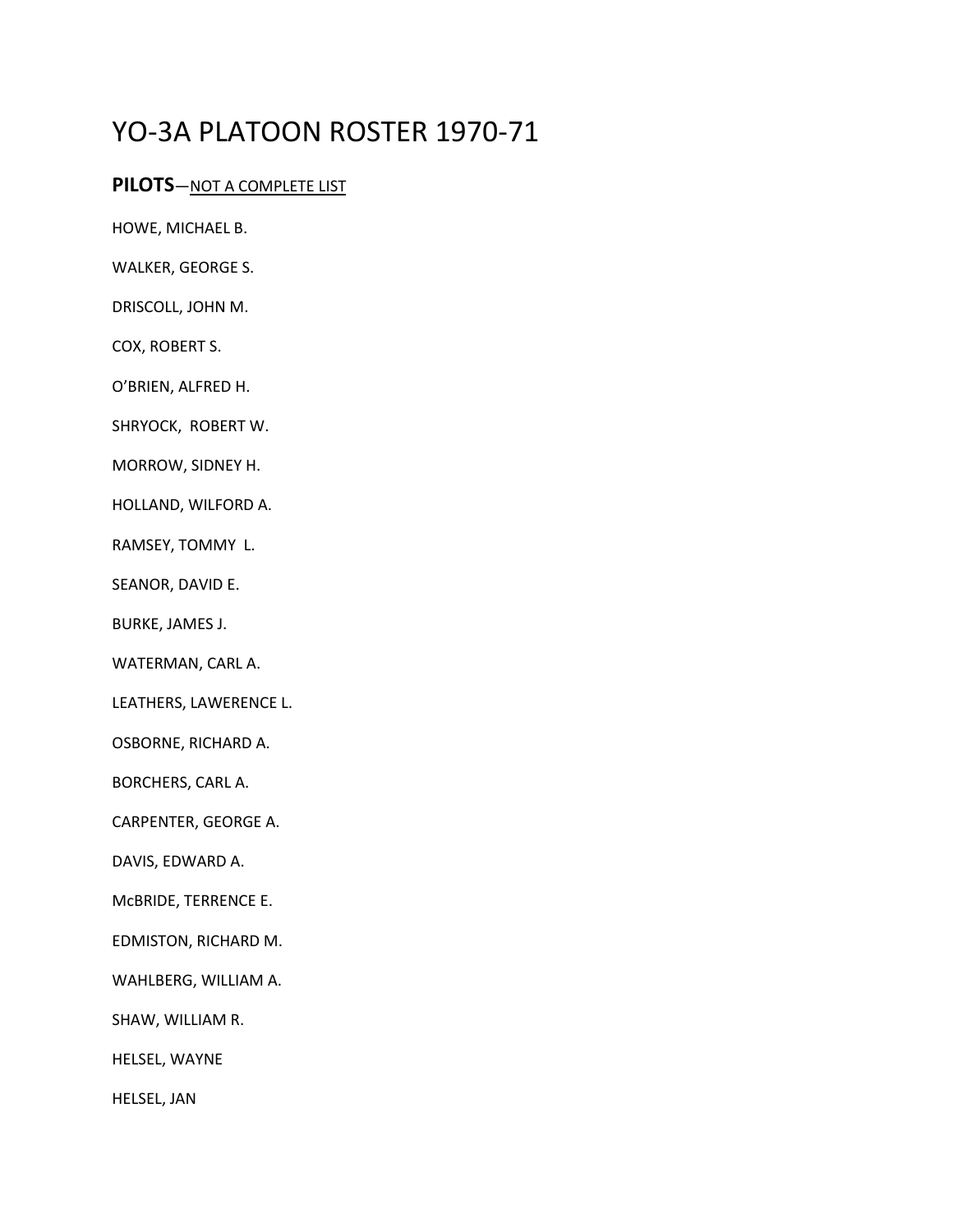TOBIN, WILLIAM

ROSS, DAVID

## ENLISTED -NOT A COMPLETE LIST

ALLENBAUGH, DALE L.

ANDERSON, STEVEN L.

BEAN, TOBE JR.

BLACK, ALVIN I.

BROOKSHIRE, HAROLD P.

BURNETTE, DAVE A.

CHITWOOD, ROBERT A.

COTTON, TOM W. JR.

CORBETT, KURT J.

CRAMPTON, MARK E.

DEMING, GARY

EDWARDS, ROGER D.

GITTER, FRANK L.

GOSSMAN, IRVIN

JEFFERSON, THOMAS E.

KENDALL, CLAIBORNE G. JR.

LONG, LARRY T.

MANSELL, WILLIAM C.

MARTIN, WESLEY E.

MILLIKEN, JOHN E.

MOSKOS, GEORGE P.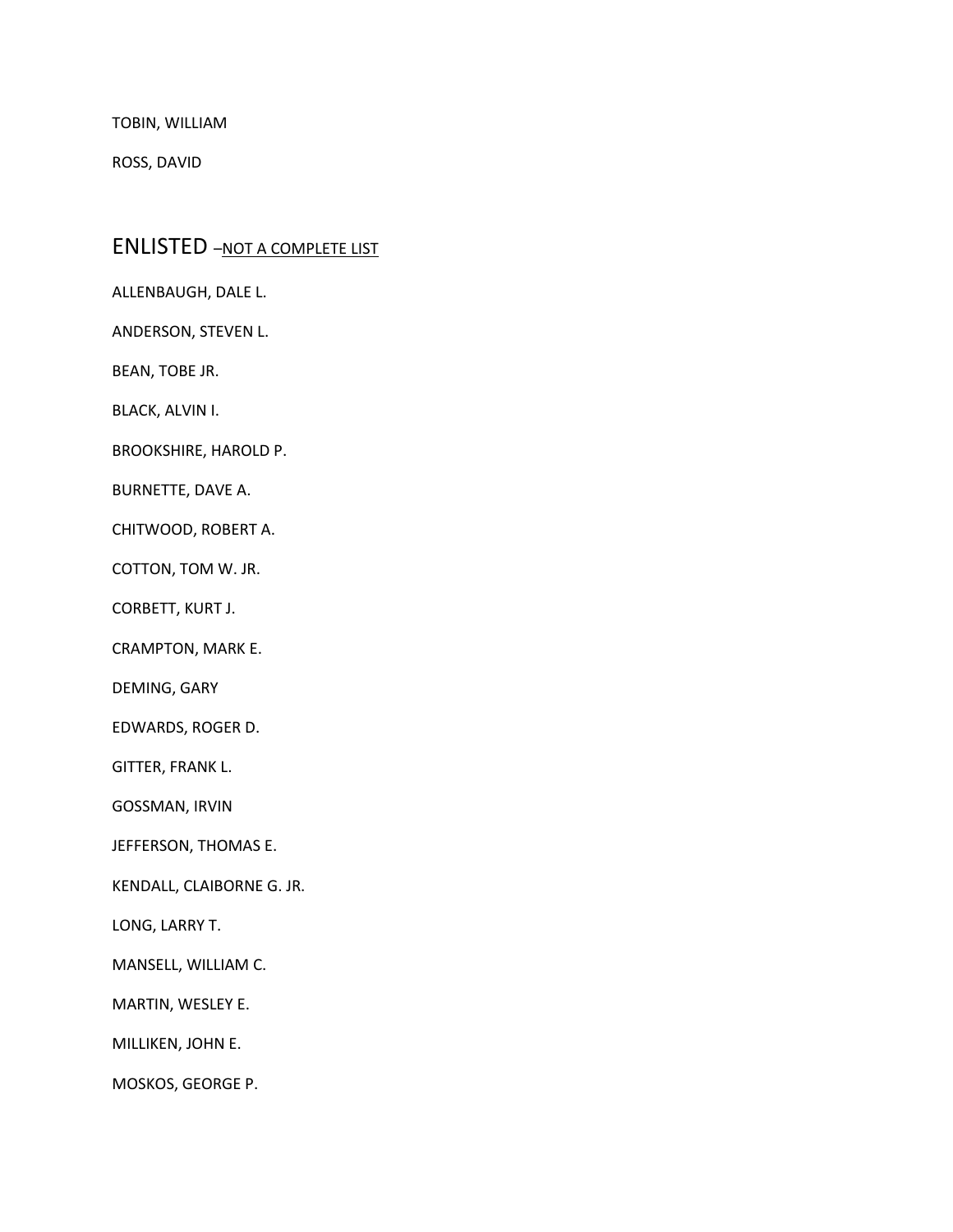MUMPOWER, CHRISTOHER M.

ADAMS, ROBERT

FORSSTROM, KARL S.

GRENIER, STEPHEN M.

PASS, MICHAEL R.

VALENZUELA, EMANUAL J.

WOOD, NORMAN G.

ZEPEDA, CARL J.

KIZARIC, MARK R.

DRETZKA, JAMES R.

BISCEGLIA, WILLIAM P.

GILMORE, JAMES E.

CARMONA, RAYMOND L.

HUGHES, BOBBY W.

KIESLER, LONNIE E.

LEOHNER, STEPHEN T.

McLEMORE, JAMES N.

MILLER, KENNETH W.

SCHOLL, CHARLES H.

THOMAS, RALPH E.

WILLIAMS, ROBERT A.

CAMPMAN, GLEN G.

CLARK, HALBERT L.

BAKER, MARK S.

BARNUM, TERRENCE, BAUMERT, FRED